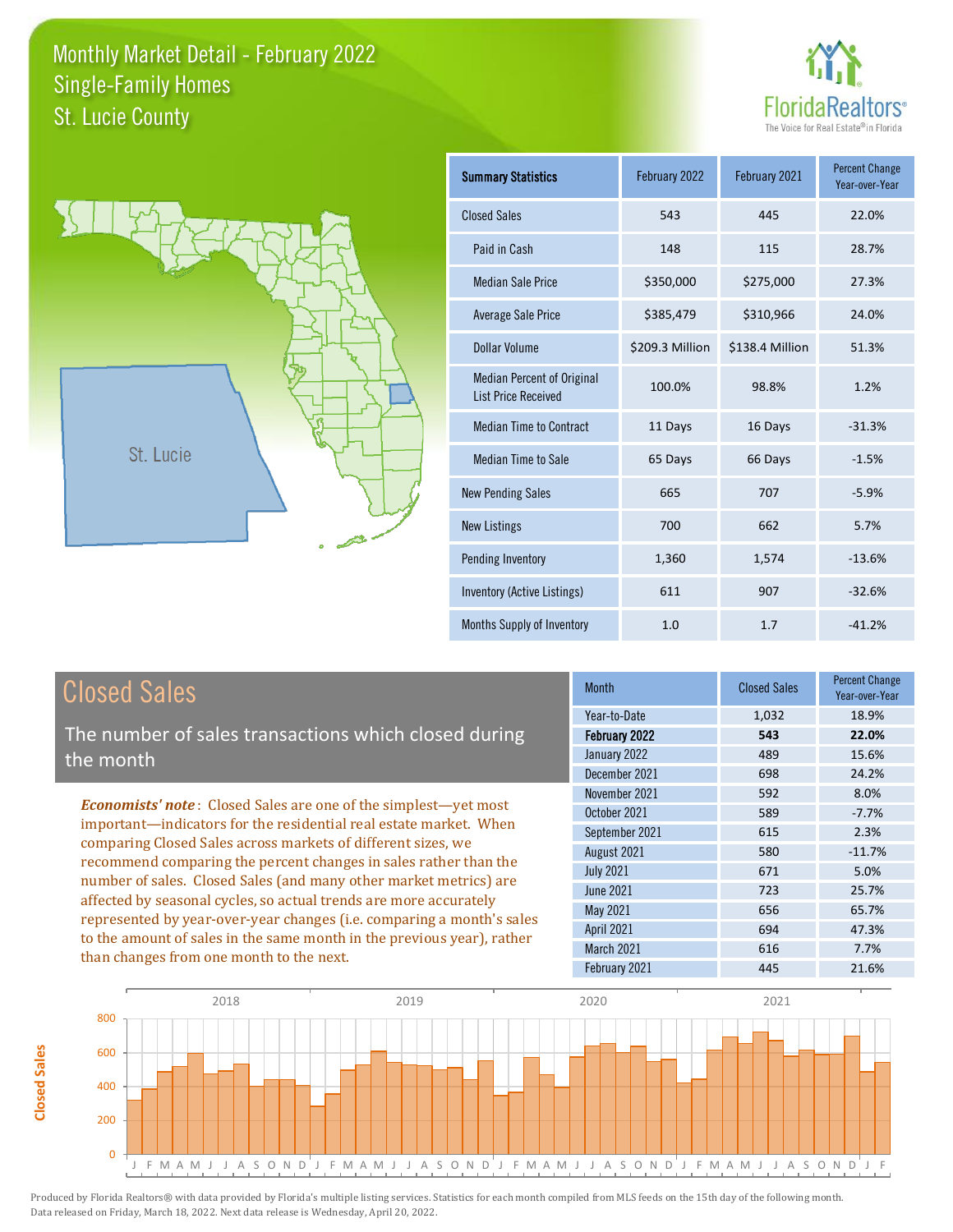

| Cash Sales                                                                     | <b>Month</b>      | <b>Cash Sales</b> | <b>Percent Change</b><br>Year-over-Year |
|--------------------------------------------------------------------------------|-------------------|-------------------|-----------------------------------------|
|                                                                                | Year-to-Date      | 273               | 19.7%                                   |
| The number of Closed Sales during the month in which                           | February 2022     | 148               | 28.7%                                   |
| buyers exclusively paid in cash                                                | January 2022      | 125               | 10.6%                                   |
|                                                                                | December 2021     | 175               | 43.4%                                   |
|                                                                                | November 2021     | 152               | 32.2%                                   |
|                                                                                | October 2021      | 144               | 19.0%                                   |
| <b>Economists' note:</b> Cash Sales can be a useful indicator of the extent to | September 2021    | 168               | 42.4%                                   |
| which investors are participating in the market. Why? Investors are            | August 2021       | 156               | 16.4%                                   |
| far more likely to have the funds to purchase a home available up front,       | <b>July 2021</b>  | 161               | 43.8%                                   |
| whereas the typical homebuyer requires a mortgage or some other                | June 2021         | 187               | 81.6%                                   |
| form of financing. There are, of course, many possible exceptions, so          | May 2021          | 182               | 160.0%                                  |
| this statistic should be interpreted with care.                                | <b>April 2021</b> | 200               | 88.7%                                   |
|                                                                                | March 2021        | 161               | 2.5%                                    |



## Cash Sales as a Percentage of Closed Sales

The percentage of Closed Sales during the month which were Cash Sales

*Economists' note* : This statistic is simply another way of viewing Cash Sales. The remaining percentages of Closed Sales (i.e. those not paid fully in cash) each month involved some sort of financing, such as mortgages, owner/seller financing, assumed loans, etc.

| <b>Month</b>      | <b>Percent of Closed</b><br>Sales Paid in Cash | <b>Percent Change</b><br>Year-over-Year |
|-------------------|------------------------------------------------|-----------------------------------------|
| Year-to-Date      | 26.5%                                          | 0.8%                                    |
| February 2022     | 27.3%                                          | 5.8%                                    |
| January 2022      | 25.6%                                          | $-4.1%$                                 |
| December 2021     | 25.1%                                          | 15.7%                                   |
| November 2021     | 25.7%                                          | 22.4%                                   |
| October 2021      | 24.4%                                          | 28.4%                                   |
| September 2021    | 27.3%                                          | 39.3%                                   |
| August 2021       | 26.9%                                          | 31.9%                                   |
| <b>July 2021</b>  | 24.0%                                          | 37.1%                                   |
| June 2021         | 25.9%                                          | 44.7%                                   |
| May 2021          | 27.7%                                          | 56.5%                                   |
| <b>April 2021</b> | 28.8%                                          | 28.0%                                   |
| March 2021        | 26.1%                                          | $-4.7%$                                 |
| February 2021     | 25.8%                                          | $-6.5%$                                 |

February 2021 115 13.9%



Produced by Florida Realtors® with data provided by Florida's multiple listing services. Statistics for each month compiled from MLS feeds on the 15th day of the following month. Data released on Friday, March 18, 2022. Next data release is Wednesday, April 20, 2022.

**Pct. of Closed Sales** 

Pct. of Closed Sales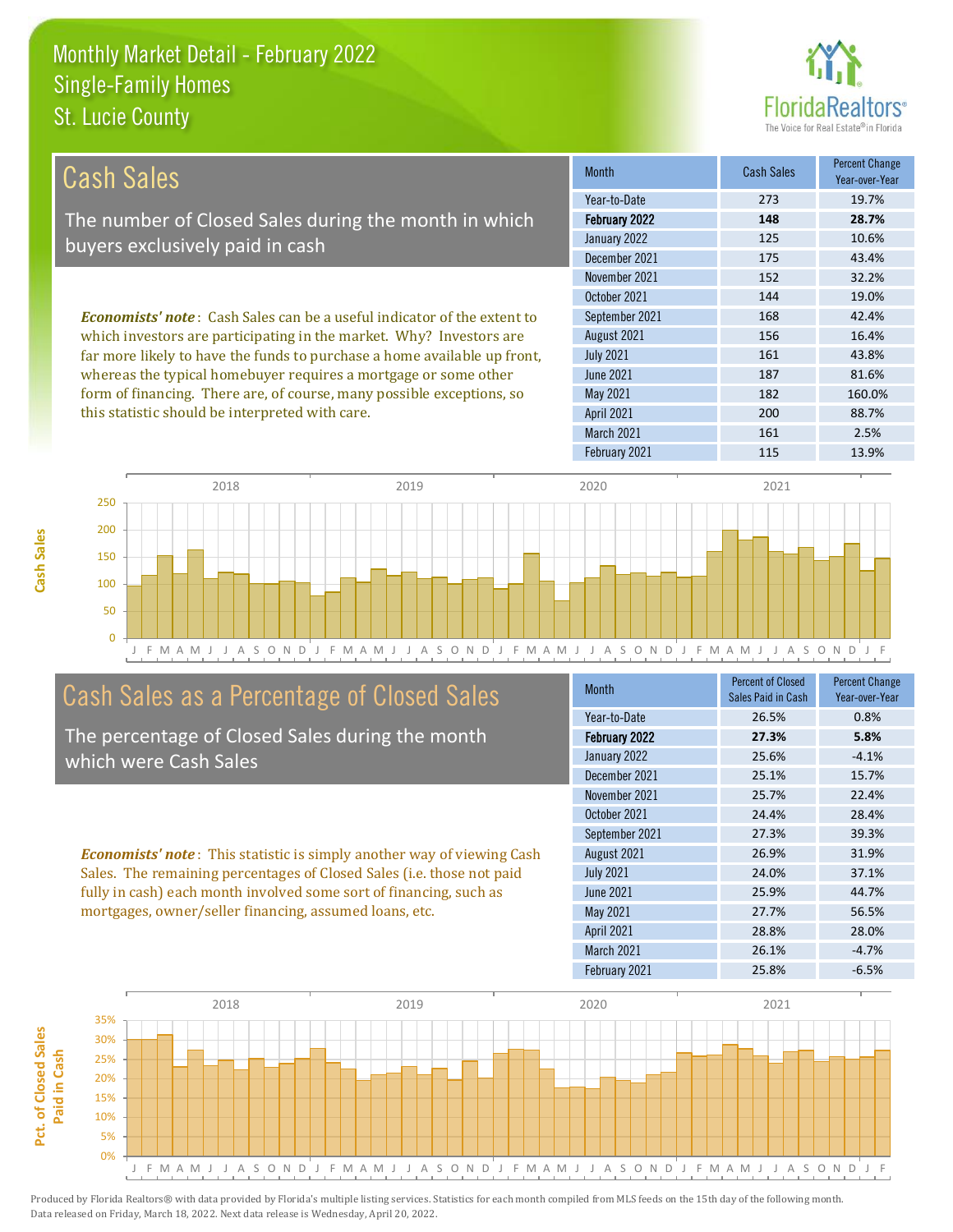

| <b>Median Sale Price</b>                                                  | Month             | <b>Median Sale Price</b> | <b>Percent Change</b><br>Year-over-Year |
|---------------------------------------------------------------------------|-------------------|--------------------------|-----------------------------------------|
|                                                                           | Year-to-Date      | \$350,000                | 29.3%                                   |
| The median sale price reported for the month (i.e. 50%                    | February 2022     | \$350,000                | 27.3%                                   |
| of sales were above and 50% of sales were below)                          | January 2022      | \$351,000                | 30.0%                                   |
|                                                                           | December 2021     | \$334,950                | 24.3%                                   |
|                                                                           | November 2021     | \$335,000                | 29.1%                                   |
| <b>Economists' note</b> : Median Sale Price is our preferred summary      | October 2021      | \$335,000                | 28.8%                                   |
| statistic for price activity because, unlike Average Sale Price, Median   | September 2021    | \$330,000                | 27.6%                                   |
| Sale Price is not sensitive to high sale prices for small numbers of      | August 2021       | \$317,900                | 25.7%                                   |
| homes that may not be characteristic of the market area. Keep in mind     | <b>July 2021</b>  | \$315,000                | 26.0%                                   |
| that median price trends over time are not always solely caused by        | June 2021         | \$305,000                | 24.5%                                   |
| changes in the general value of local real estate. Median sale price only | May 2021          | \$299,000                | 26.4%                                   |
| reflects the values of the homes that sold each month, and the mix of     | <b>April 2021</b> | \$295,000                | 20.7%                                   |
| the types of homes that sell can change over time.                        | <b>March 2021</b> | \$281,153                | 15.8%                                   |
|                                                                           | February 2021     | \$275,000                | 17.0%                                   |



## Average Sale Price

The average sale price reported for the month (i.e. total sales in dollars divided by the number of sales)

*Economists' note* : Usually, we prefer Median Sale Price over Average Sale Price as a summary statistic for home prices. However, Average Sale Price does have its uses—particularly when it is analyzed alongside the Median Sale Price. For one, the relative difference between the two statistics can provide some insight into the market for higher-end homes in an area.

| <b>Month</b>      | <b>Average Sale Price</b> | <b>Percent Change</b><br>Year-over-Year |
|-------------------|---------------------------|-----------------------------------------|
| Year-to-Date      | \$382,084                 | 26.7%                                   |
| February 2022     | \$385,479                 | 24.0%                                   |
| January 2022      | \$378,315                 | 29.7%                                   |
| December 2021     | \$385,013                 | 31.0%                                   |
| November 2021     | \$367,863                 | 34.2%                                   |
| October 2021      | \$362,233                 | 25.4%                                   |
| September 2021    | \$357,579                 | 28.2%                                   |
| August 2021       | \$332,567                 | 21.5%                                   |
| <b>July 2021</b>  | \$336,405                 | 23.1%                                   |
| <b>June 2021</b>  | \$329,530                 | 28.9%                                   |
| May 2021          | \$337,482                 | 37.0%                                   |
| <b>April 2021</b> | \$327,221                 | 30.2%                                   |
| March 2021        | \$306,274                 | 18.4%                                   |
| February 2021     | \$310,966                 | 24.2%                                   |



Average Sale Price **Average Sale Price**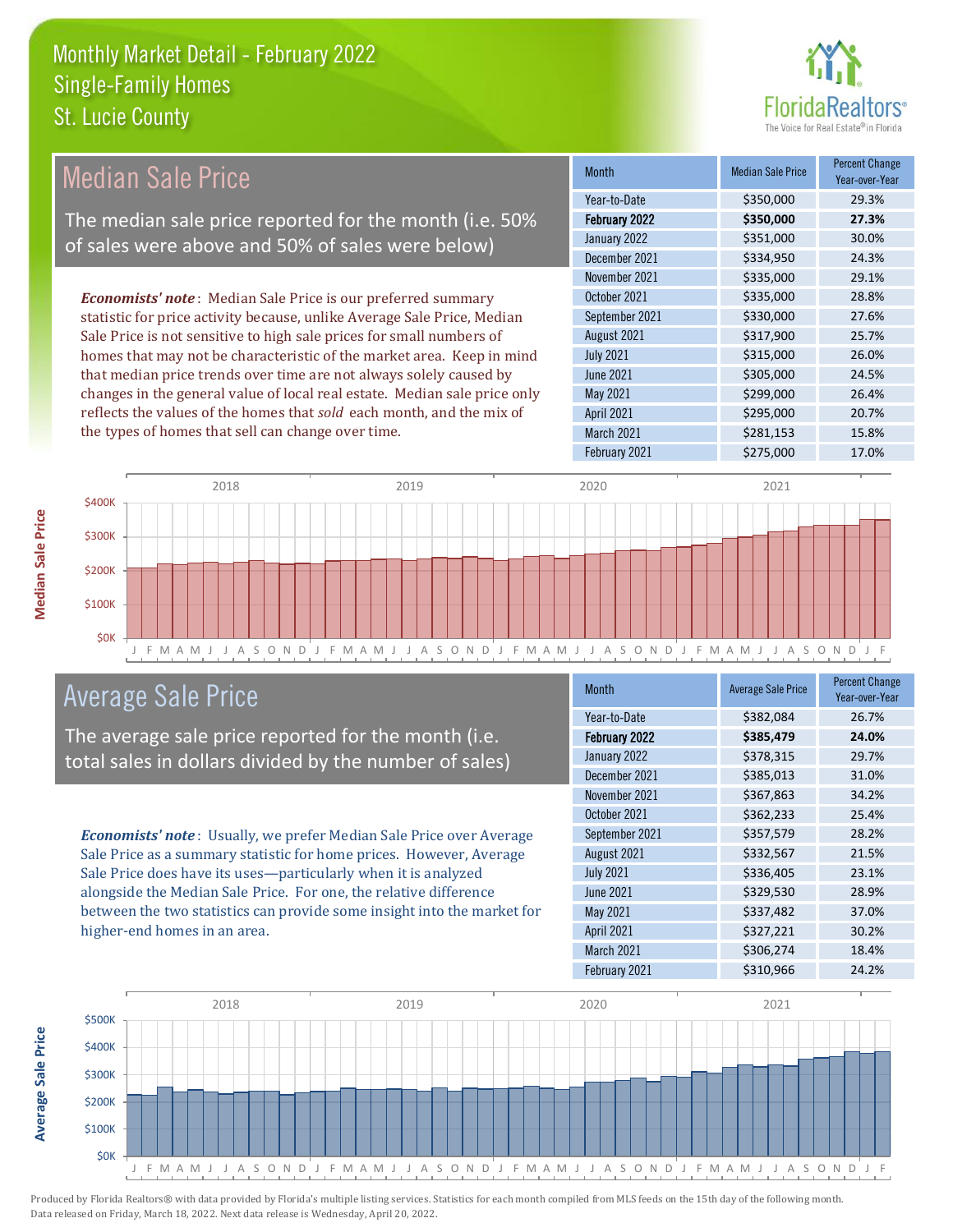

\$227.1 Million 91.9%

March 2021 **\$188.7 Million** 27.5%

April 2021

February 2021 \$138.4 Million 51.0%

| Dollar Volume                                                                   | <b>Month</b>     | <b>Dollar Volume</b> | <b>Percent Change</b><br>Year-over-Year |
|---------------------------------------------------------------------------------|------------------|----------------------|-----------------------------------------|
|                                                                                 | Year-to-Date     | \$394.3 Million      | 50.6%                                   |
| The sum of the sale prices for all sales which closed                           | February 2022    | \$209.3 Million      | 51.3%                                   |
| during the month                                                                | January 2022     | \$185.0 Million      | 49.9%                                   |
|                                                                                 | December 2021    | \$268.7 Million      | 62.8%                                   |
|                                                                                 | November 2021    | \$217.8 Million      | 44.9%                                   |
| <b>Economists' note</b> : Dollar Volume is simply the sum of all sale prices in | October 2021     | \$213.4 Million      | 15.8%                                   |
| a given time period, and can quickly be calculated by multiplying               | September 2021   | \$219.9 Million      | 31.2%                                   |
| Closed Sales by Average Sale Price. It is a strong indicator of the health      | August 2021      | \$192.9 Million      | 7.2%                                    |
| of the real estate industry in a market, and is of particular interest to       | <b>July 2021</b> | \$225.7 Million      | 29.3%                                   |
| real estate professionals, investors, analysts, and government agencies.        | <b>June 2021</b> | \$238.3 Million      | 62.1%                                   |
| Potential home sellers and home buyers, on the other hand, will likely          | May 2021         | \$221.4 Million      | 127.0%                                  |



## Median Percent of Original List Price Received

be better served by paying attention to trends in the two components

of Dollar Volume (i.e. sales and prices) individually.

The median of the sale price (as a percentage of the original list price) across all properties selling during the month

*Economists' note* : The Median Percent of Original List Price Received is useful as an indicator of market recovery, since it typically rises as buyers realize that the market may be moving away from them and they need to match the selling price (or better it) in order to get a contract on the house. This is usually the last measure to indicate a market has shifted from down to up, so it is what we would call a *lagging* indicator.

| <b>Month</b>      | Med. Pct. of Orig.<br><b>List Price Received</b> | <b>Percent Change</b><br>Year-over-Year |
|-------------------|--------------------------------------------------|-----------------------------------------|
| Year-to-Date      | 100.0%                                           | 1.1%                                    |
| February 2022     | 100.0%                                           | 1.2%                                    |
| January 2022      | 100.0%                                           | 1.0%                                    |
| December 2021     | 100.0%                                           | 1.4%                                    |
| November 2021     | 100.0%                                           | 0.4%                                    |
| October 2021      | 100.0%                                           | 1.1%                                    |
| September 2021    | 100.0%                                           | 1.6%                                    |
| August 2021       | 100.0%                                           | 1.8%                                    |
| <b>July 2021</b>  | 100.0%                                           | 2.2%                                    |
| <b>June 2021</b>  | 100.0%                                           | 3.0%                                    |
| May 2021          | 100.0%                                           | 2.7%                                    |
| <b>April 2021</b> | 100.0%                                           | 3.2%                                    |
| March 2021        | 100.0%                                           | 3.0%                                    |
| February 2021     | 98.8%                                            | 2.2%                                    |



**Dollar Volume**

Dollar Volume

**Med. Pct. of Orig.** 

Med. Pct. of Orig.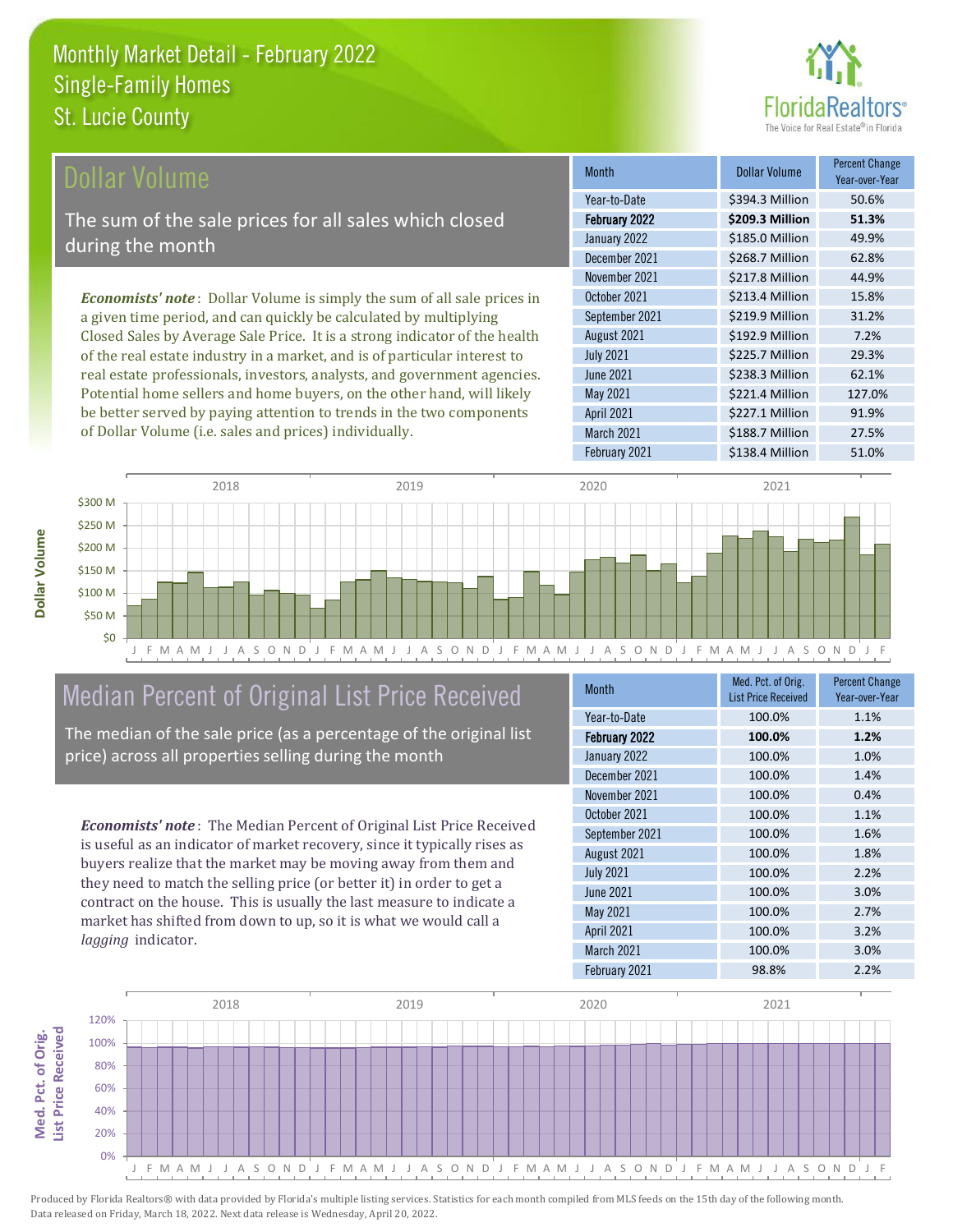

## *Economists' note* : Like Time to Sale, Time to Contract is a measure of Median Time to Contract The median number of days between the listing date and contract date for all Closed Sales during the month

the length of the home selling process calculated for sales which closed during the month. The difference is that Time to Contract measures the number of days between the initial listing of a property and the signing of the contract which eventually led to the closing of the sale. When the gap between Median Time to Contract and Median Time to Sale grows, it is usually a sign of longer closing times and/or declining numbers of cash sales.

| <b>Month</b>      | Median Time to<br>Contract | <b>Percent Change</b><br>Year-over-Year |
|-------------------|----------------------------|-----------------------------------------|
| Year-to-Date      | 13 Days                    | $-23.5%$                                |
| February 2022     | 11 Days                    | $-31.3%$                                |
| January 2022      | 13 Days                    | $-13.3%$                                |
| December 2021     | 10 Days                    | $-37.5%$                                |
| November 2021     | 9 Days                     | $-40.0%$                                |
| October 2021      | 10 Days                    | $-37.5%$                                |
| September 2021    | 9 Days                     | $-50.0%$                                |
| August 2021       | 9 Days                     | $-65.4%$                                |
| <b>July 2021</b>  | 8 Days                     | $-77.8%$                                |
| <b>June 2021</b>  | 8 Days                     | $-83.0%$                                |
| May 2021          | 9 Days                     | $-76.3%$                                |
| <b>April 2021</b> | 9 Days                     | $-70.0%$                                |
| March 2021        | 11 Days                    | $-73.8%$                                |
| February 2021     | 16 Days                    | $-69.8%$                                |



## Median Time to Sale

**Median Time to Sale**

**Median Time to Sale** 

**Median Time to** 

**Median Time to** 

The median number of days between the listing date and closing date for all Closed Sales during the month

*Economists' note* : Time to Sale is a measure of the length of the home selling process, calculated as the number of days between the initial listing of a property and the closing of the sale. *Median* Time to Sale is the amount of time the "middle" property selling this month was on the market. That is, 50% of homes selling this month took *less* time to sell, and 50% of homes took *more* time to sell. Median Time to Sale gives a more accurate picture than Average Time to Sale, which can be skewed upward by small numbers of properties taking an abnormally long time to sell.

| <b>Month</b>      | <b>Median Time to Sale</b> | <b>Percent Change</b><br>Year-over-Year |
|-------------------|----------------------------|-----------------------------------------|
| Year-to-Date      | 65 Days                    | 0.0%                                    |
| February 2022     | 65 Days                    | $-1.5%$                                 |
| January 2022      | 64 Days                    | 4.9%                                    |
| December 2021     | 56 Days                    | $-16.4%$                                |
| November 2021     | 53 Days                    | $-17.2%$                                |
| October 2021      | 55 Days                    | $-17.9%$                                |
| September 2021    | 51 Days                    | $-23.9%$                                |
| August 2021       | 53 Days                    | $-29.3%$                                |
| <b>July 2021</b>  | 52 Days                    | $-42.9%$                                |
| June 2021         | 54 Days                    | $-46.5%$                                |
| May 2021          | 56 Days                    | $-37.1%$                                |
| <b>April 2021</b> | 56 Days                    | $-29.1%$                                |
| March 2021        | 56 Days                    | $-33.3%$                                |
| February 2021     | 66 Days                    | $-31.3%$                                |

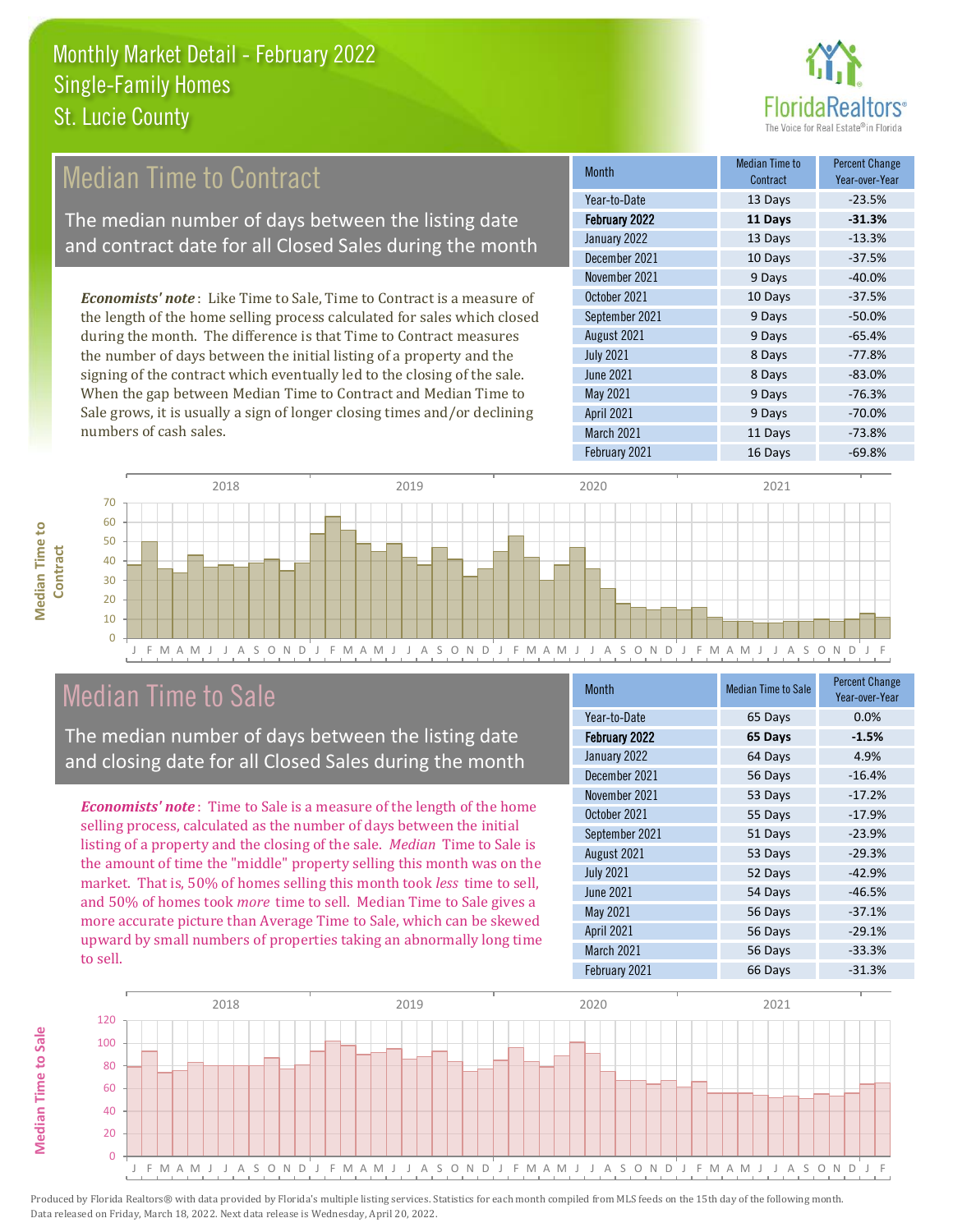

| <b>New Pending Sales</b>                                                      | <b>Month</b>      | <b>New Pending Sales</b> | <b>Percent Change</b><br>Year-over-Year |
|-------------------------------------------------------------------------------|-------------------|--------------------------|-----------------------------------------|
|                                                                               | Year-to-Date      | 1,329                    | $-1.3%$                                 |
| The number of listed properties that went under                               | February 2022     | 665                      | $-5.9%$                                 |
| contract during the month                                                     | January 2022      | 664                      | 3.8%                                    |
|                                                                               | December 2021     | 575                      | $-0.5%$                                 |
|                                                                               | November 2021     | 669                      | 12.1%                                   |
| <b>Economists' note:</b> Because of the typical length of time it takes for a | October 2021      | 721                      | 7.5%                                    |
| sale to close, economists consider Pending Sales to be a decent               | September 2021    | 737                      | 3.9%                                    |
| indicator of potential future Closed Sales. It is important to bear in        | August 2021       | 696                      | 7.9%                                    |
| mind, however, that not all Pending Sales will be closed successfully.        | <b>July 2021</b>  | 619                      | $-19.9%$                                |
| So, the effectiveness of Pending Sales as a future indicator of Closed        | June 2021         | 752                      | $-5.4%$                                 |
| Sales is susceptible to changes in market conditions such as the              | May 2021          | 744                      | 5.2%                                    |
| availability of financing for homebuyers and the inventory of                 | <b>April 2021</b> | 762                      | 73.6%                                   |
| distressed properties for sale.                                               | March 2021        | 809                      | 37.1%                                   |



## New Listings

The number of properties put onto the market during the month

*Economists' note* : New Listings tend to rise in delayed response to increasing prices, so they are often seen as a lagging indicator of market health. As prices rise, potential sellers raise their estimations of value—and in the most recent cycle, rising prices have freed up many potential sellers who were previously underwater on their mortgages. Note that in our calculations, we take care to not include properties that were recently taken off the market and quickly relisted, since these are not really *new* listings.

| <b>Month</b>      | <b>New Listings</b> | <b>Percent Change</b><br>Year-over-Year |
|-------------------|---------------------|-----------------------------------------|
| Year-to-Date      | 1,362               | 0.6%                                    |
| February 2022     | 700                 | 5.7%                                    |
| January 2022      | 662                 | $-4.3%$                                 |
| December 2021     | 515                 | $-6.9%$                                 |
| November 2021     | 652                 | 6.2%                                    |
| October 2021      | 787                 | 18.5%                                   |
| September 2021    | 748                 | $-1.1%$                                 |
| August 2021       | 781                 | 15.7%                                   |
| <b>July 2021</b>  | 700                 | 12.5%                                   |
| <b>June 2021</b>  | 750                 | 20.0%                                   |
| May 2021          | 766                 | 18.9%                                   |
| <b>April 2021</b> | 763                 | 56.7%                                   |
| March 2021        | 816                 | 19.8%                                   |
| February 2021     | 662                 | $-2.8%$                                 |

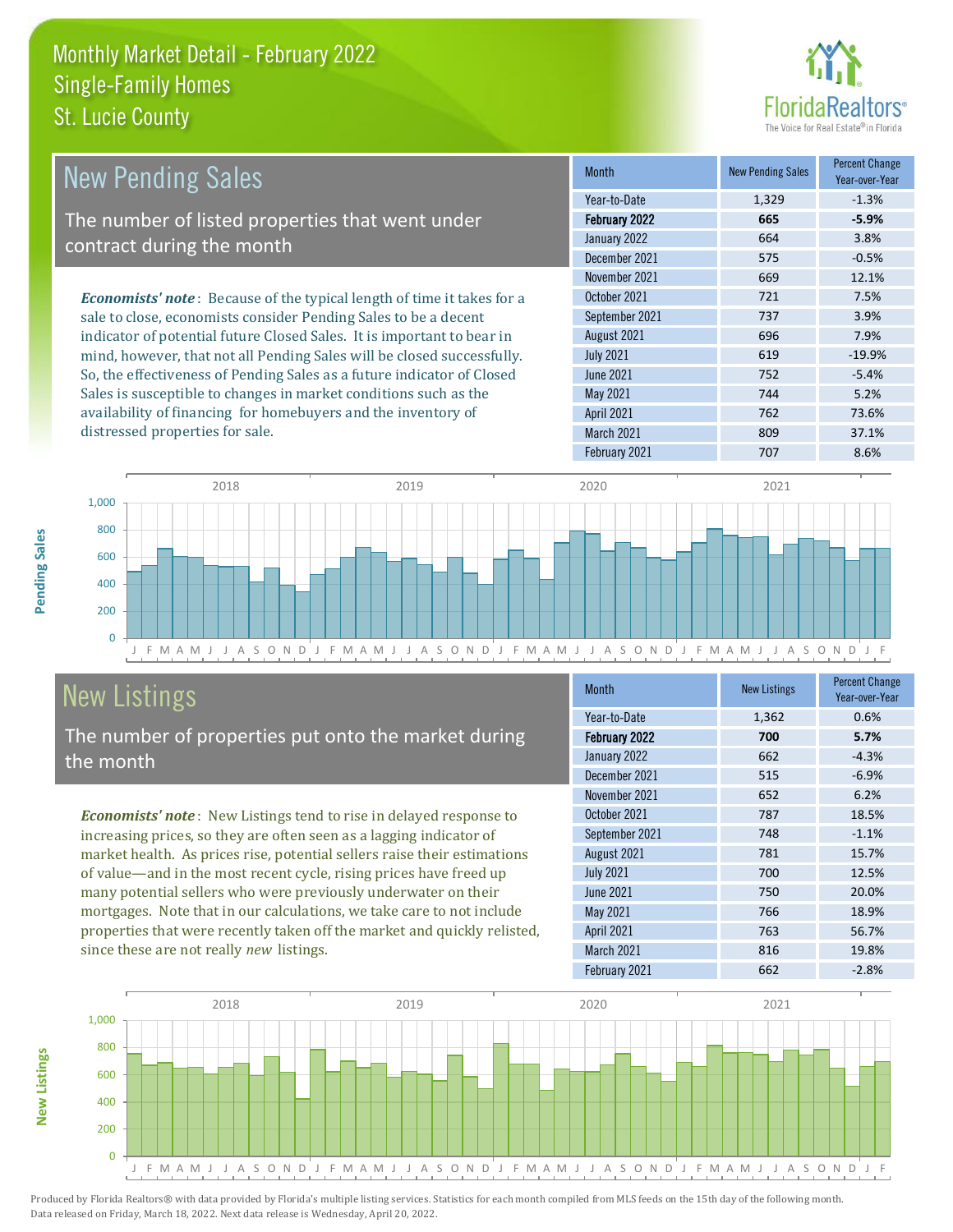

| <b>Inventory (Active Listings)</b>                                                                                                                    | <b>Month</b>      | Inventory | <b>Percent Change</b><br>Year-over-Year |
|-------------------------------------------------------------------------------------------------------------------------------------------------------|-------------------|-----------|-----------------------------------------|
|                                                                                                                                                       | YTD (Monthly Avg) | 603       | $-36.4%$                                |
| The number of property listings active at the end of                                                                                                  | February 2022     | 611       | $-32.6%$                                |
| the month                                                                                                                                             | January 2022      | 595       | $-39.8%$                                |
|                                                                                                                                                       | December 2021     | 625       | $-32.9%$                                |
|                                                                                                                                                       | November 2021     | 704       | $-29.2%$                                |
| <b>Economists' note:</b> There are a number of ways to define and calculate<br>Inventory. Our method is to simply count the number of active listings | October 2021      | 749       | $-21.9%$                                |
|                                                                                                                                                       | September 2021    | 727       | $-24.9%$                                |
|                                                                                                                                                       | August 2021       | 724       | $-23.6%$                                |

on the last day of the month, and hold this number to compare with the same month the following year. Inventory rises when New Listings are outpacing the number of listings that go off-market (regardless of whether they actually sell). Likewise, it falls when New Listings aren't keeping up with the rate at which homes are going off-market.

|                          |     | 1 eal-0 vel - 1 eal |
|--------------------------|-----|---------------------|
| <b>YTD (Monthly Avg)</b> | 603 | $-36.4%$            |
| February 2022            | 611 | $-32.6%$            |
| January 2022             | 595 | $-39.8%$            |
| December 2021            | 625 | $-32.9%$            |
| November 2021            | 704 | $-29.2%$            |
| October 2021             | 749 | $-21.9%$            |
| September 2021           | 727 | $-24.9%$            |
| August 2021              | 724 | $-23.6%$            |
| <b>July 2021</b>         | 659 | $-39.1%$            |
| <b>June 2021</b>         | 589 | $-54.4%$            |
| <b>May 2021</b>          | 601 | $-61.7%$            |
| <b>April 2021</b>        | 584 | $-67.1%$            |
| <b>March 2021</b>        | 765 | $-59.5%$            |
| February 2021            | 907 | $-51.7%$            |



## Months Supply of Inventory

An estimate of the number of months it will take to deplete the current Inventory given recent sales rates

*Economists' note* : MSI is a useful indicator of market conditions. The benchmark for a balanced market (favoring neither buyer nor seller) is 5.5 months of inventory. Anything higher is traditionally a buyers' market, and anything lower is a sellers' market. There is no single accepted way of calculating MSI. A common method is to divide current Inventory by the most recent month's Closed Sales count, but this count is a usually poor predictor of future Closed Sales due to seasonal cycles. To eliminate seasonal effects, we use the 12-month average of monthly Closed Sales instead.

| <b>Month</b>             | <b>Months Supply</b> | <b>Percent Change</b><br>Year-over-Year |
|--------------------------|----------------------|-----------------------------------------|
| <b>YTD (Monthly Avg)</b> | 1.0                  | $-44.4%$                                |
| February 2022            | 1.0                  | $-41.2%$                                |
| January 2022             | 1.0                  | $-44.4%$                                |
| December 2021            | 1.0                  | $-44.4%$                                |
| November 2021            | 1.2                  | $-36.8%$                                |
| October 2021             | 1.3                  | $-27.8%$                                |
| September 2021           | 1.2                  | $-36.8%$                                |
| August 2021              | 1.2                  | $-36.8%$                                |
| <b>July 2021</b>         | 1.1                  | $-50.0%$                                |
| <b>June 2021</b>         | 1.0                  | $-63.0%$                                |
| May 2021                 | 1.0                  | $-69.7%$                                |
| <b>April 2021</b>        | 1.0                  | $-72.2%$                                |
| March 2021               | 1.4                  | $-63.2%$                                |
| February 2021            | 1.7                  | $-55.3%$                                |



**Months Supply of** 

Months Supply of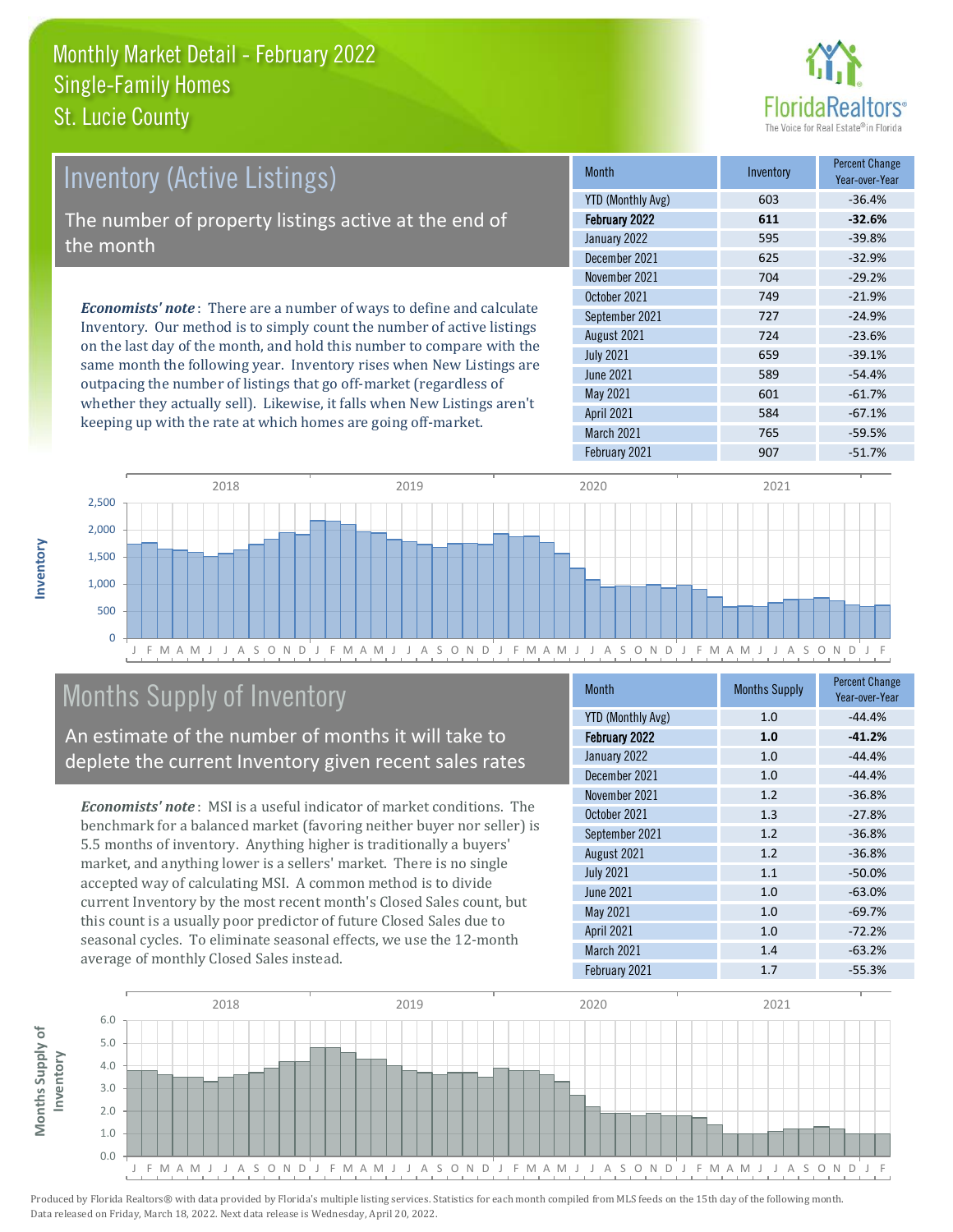

## Closed Sales by Sale Price

The number of sales transactions which closed during the month

*Economists' note:* Closed Sales are one of the simplest—yet most important—indicators for the residential real estate market. When comparing Closed Sales across markets of different sizes, we recommend comparing the percent changes in sales rather than the number of sales. Closed Sales (and many other market metrics) are affected by seasonal cycles, so actual trends are more accurately represented by year-over-year changes (i.e. comparing a month's sales to the amount of sales in the same month in the previous year), rather than changes from one month to the next.





## Median Time to Contract by Sale Price

The median number of days between the listing date and contract date for all Closed Sales during the month

*Economists' note* : Like Time to Sale, Time to Contract is a measure of the length of the home selling process calculated for sales which closed during the month. The difference is that Time to Contract measures the number of days between the initial listing of a property and the signing of the contract which eventually led to the closing of the sale. When the gap between Median Time to Contract and Median Time to Sale grows, it is usually a sign of longer closing times and/or declining numbers of cash sales.

| <b>Sale Price</b>     | Median Time to<br>Contract | <b>Percent Change</b><br>Year-over-Year |
|-----------------------|----------------------------|-----------------------------------------|
| Less than \$50,000    | (No Sales)                 | N/A                                     |
| \$50,000 - \$99,999   | (No Sales)                 | N/A                                     |
| $$100,000 - $149,999$ | 33 Days                    | 106.3%                                  |
| $$150,000 - $199,999$ | 21 Days                    | 250.0%                                  |
| \$200,000 - \$249,999 | 18 Days                    | 63.6%                                   |
| \$250,000 - \$299,999 | 7 Days                     | $-53.3%$                                |
| $$300,000 - $399,999$ | 9 Days                     | $-57.1%$                                |
| $$400,000 - $599,999$ | 17 Days                    | $-15.0%$                                |
| $$600,000 - $999,999$ | 32 Days                    | $-69.5%$                                |
| $$1,000,000$ or more  | 20 Days                    | $-20.0%$                                |



Produced by Florida Realtors® with data provided by Florida's multiple listing services. Statistics for each month compiled from MLS feeds on the 15th day of the following month. Data released on Friday, March 18, 2022. Next data release is Wednesday, April 20, 2022.

**Median Time to Contract**

**Median Time to Contract**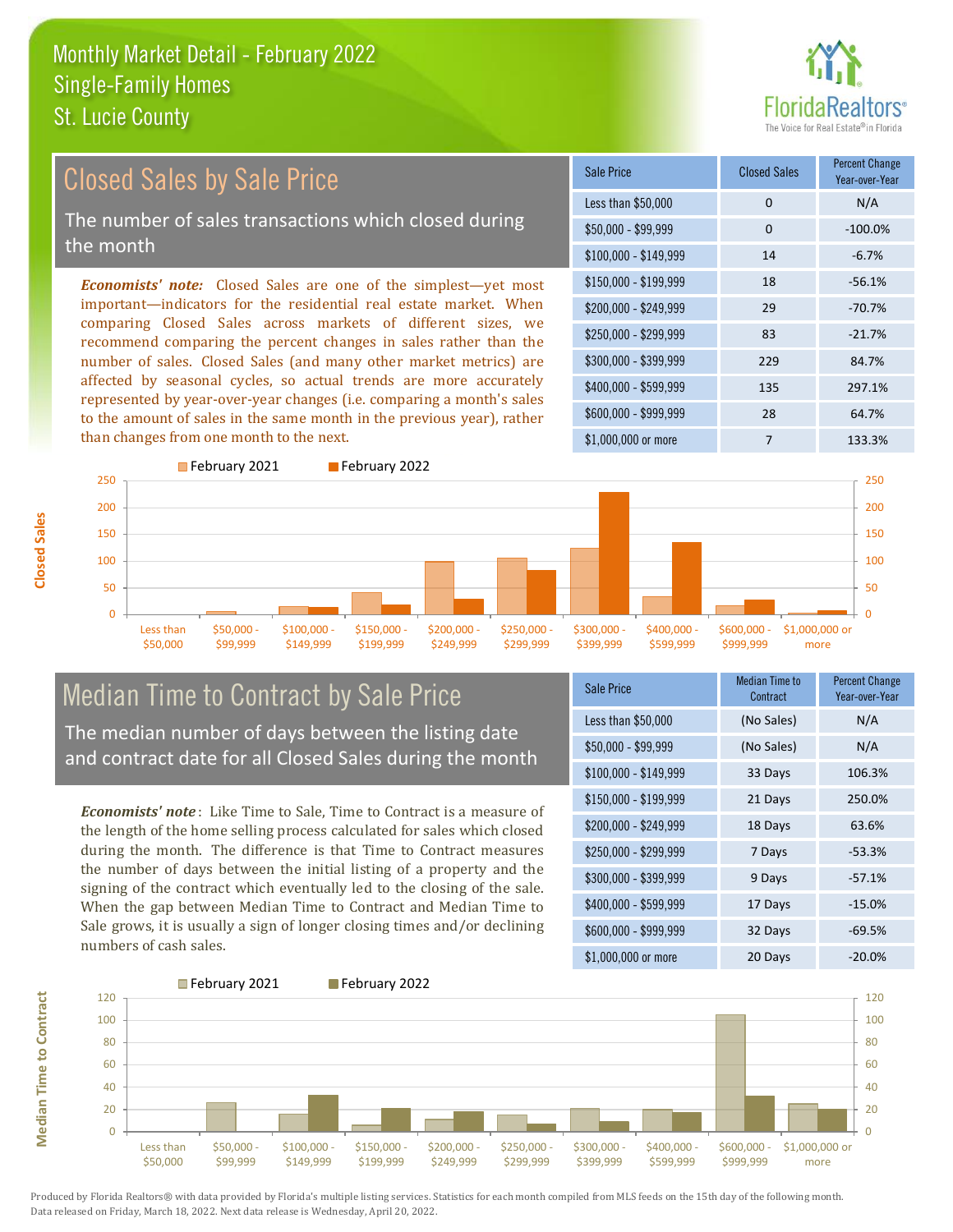

# New Listings by Initial Listing Price

The number of properties put onto the market during the month

*Economists' note:* New Listings tend to rise in delayed response to increasing prices, so they are often seen as a lagging indicator of market health. As prices rise, potential sellers raise their estimations of value—and in the most recent cycle, rising prices have freed up many potential sellers who were previously underwater on their mortgages. Note that in our calculations, we take care to not include properties that were recently taken off the market and quickly relisted, since these are not really *new* listings.

| <b>Initial Listing Price</b> | <b>New Listings</b> | <b>Percent Change</b><br>Year-over-Year |
|------------------------------|---------------------|-----------------------------------------|
| Less than \$50,000           | 4                   | 0.0%                                    |
| \$50,000 - \$99,999          | 2                   | $-33.3%$                                |
| $$100,000 - $149,999$        | $\overline{7}$      | $-61.1%$                                |
| $$150,000 - $199,999$        | 20                  | $-64.3%$                                |
| $$200,000 - $249,999$        | 32                  | $-69.2%$                                |
| \$250,000 - \$299,999        | 83                  | $-49.7%$                                |
| \$300,000 - \$399,999        | 256                 | 25.5%                                   |
| $$400,000 - $599,999$        | 235                 | 201.3%                                  |
| \$600,000 - \$999,999        | 47                  | 176.5%                                  |
| \$1,000,000 or more          | 14                  | 7.7%                                    |

February 2021 February 2022



#### Inventory by Current Listing Price The number of property listings active at the end of the month

*Economists' note* : There are a number of ways to define and calculate Inventory. Our method is to simply count the number of active listings on the last day of the month, and hold this number to compare with the same month the following year. Inventory rises when New Listings are outpacing the number of listings that go off-market (regardless of whether they actually sell). Likewise, it falls when New Listings aren't keeping up with the rate at which homes are going off-market.

| <b>Current Listing Price</b> | Inventory    | <b>Percent Change</b><br>Year-over-Year |
|------------------------------|--------------|-----------------------------------------|
| Less than \$50,000           | 3            | $-25.0%$                                |
| $$50,000 - $99,999$          | $\mathbf{1}$ | $-92.3%$                                |
| $$100,000 - $149,999$        | 5            | $-88.9%$                                |
| $$150,000 - $199,999$        | 20           | $-84.8%$                                |
| \$200,000 - \$249,999        | 28           | $-68.9%$                                |
| \$250,000 - \$299,999        | 66           | $-57.1%$                                |
| \$300,000 - \$399,999        | 138          | $-39.5%$                                |
| $$400,000 - $599,999$        | 238          | 85.9%                                   |
| \$600,000 - \$999,999        | 65           | $-9.7%$                                 |
| $$1,000,000$ or more         | 47           | 14.6%                                   |



Produced by Florida Realtors® with data provided by Florida's multiple listing services. Statistics for each month compiled from MLS feeds on the 15th day of the following month. Data released on Friday, March 18, 2022. Next data release is Wednesday, April 20, 2022.

**Inventory**